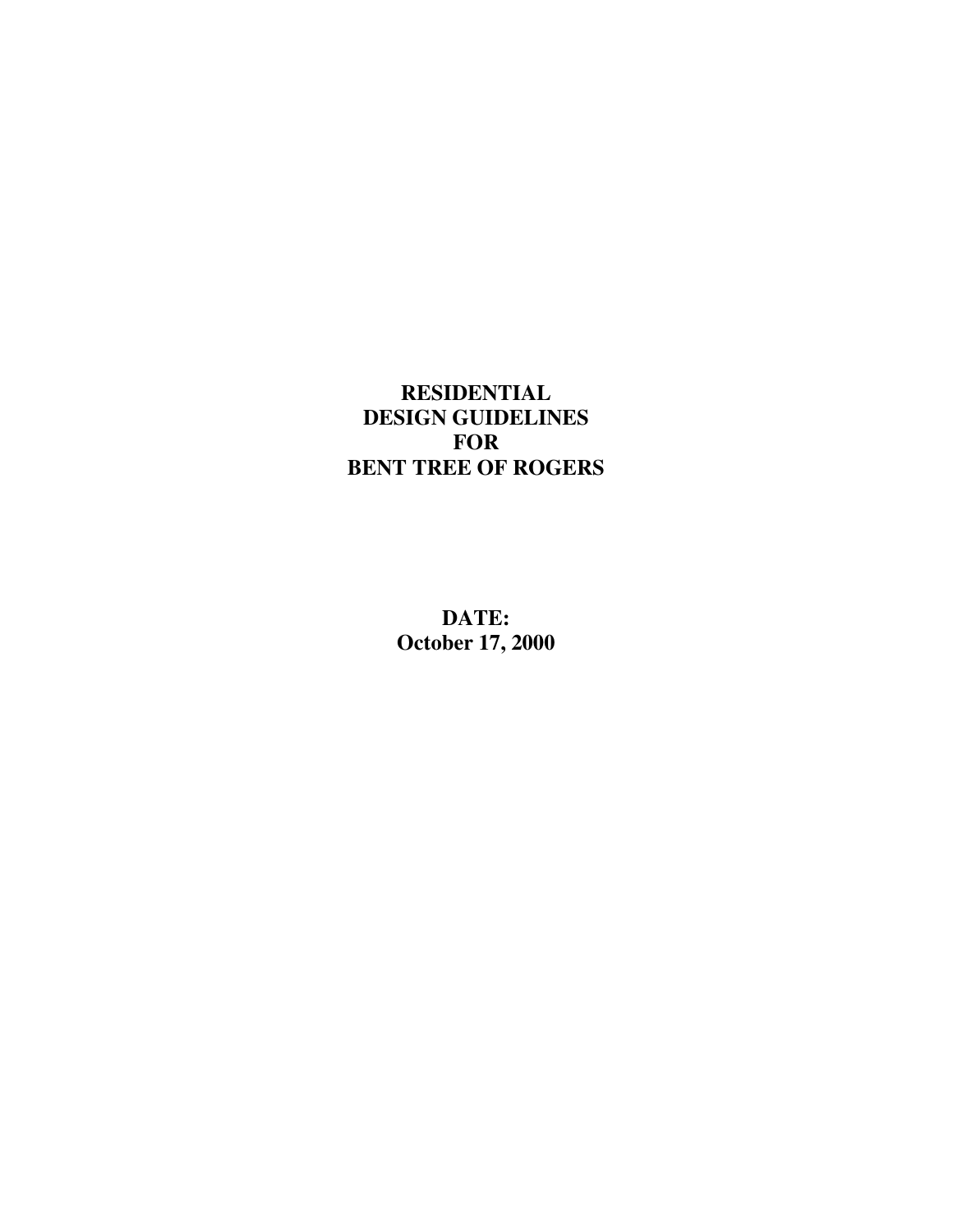## **RESIDENTIAL DESIGN GUIDELINES FOR BENT TREE OF ROGERS**

## **INTRODUCTION**

 These Residential Design Guidelines have been approved by The Residential Architectural Review Committee (RARC) and shall be applicable to all Lots in Bent Tree of Rogers. The RARC may publish additions or revisions from time to time. Conformance to these guidelines will be a major consideration by the RARC as it reviews each plan submitted for approval. In accordance with Article VIII, Section 8.2 of the recorded Declaration of Covenants, Conditions, Restrictions, Easements, Charges and Liens on and for the Bent Tree of Rogers Addition (DCR's), no improvements shall be erected, placed, or altered on any Lot until all plans and specifications have been submitted to and approved in writing by the RARC. Terms as defined in the DCR's are used in these Residential Design Guidelines.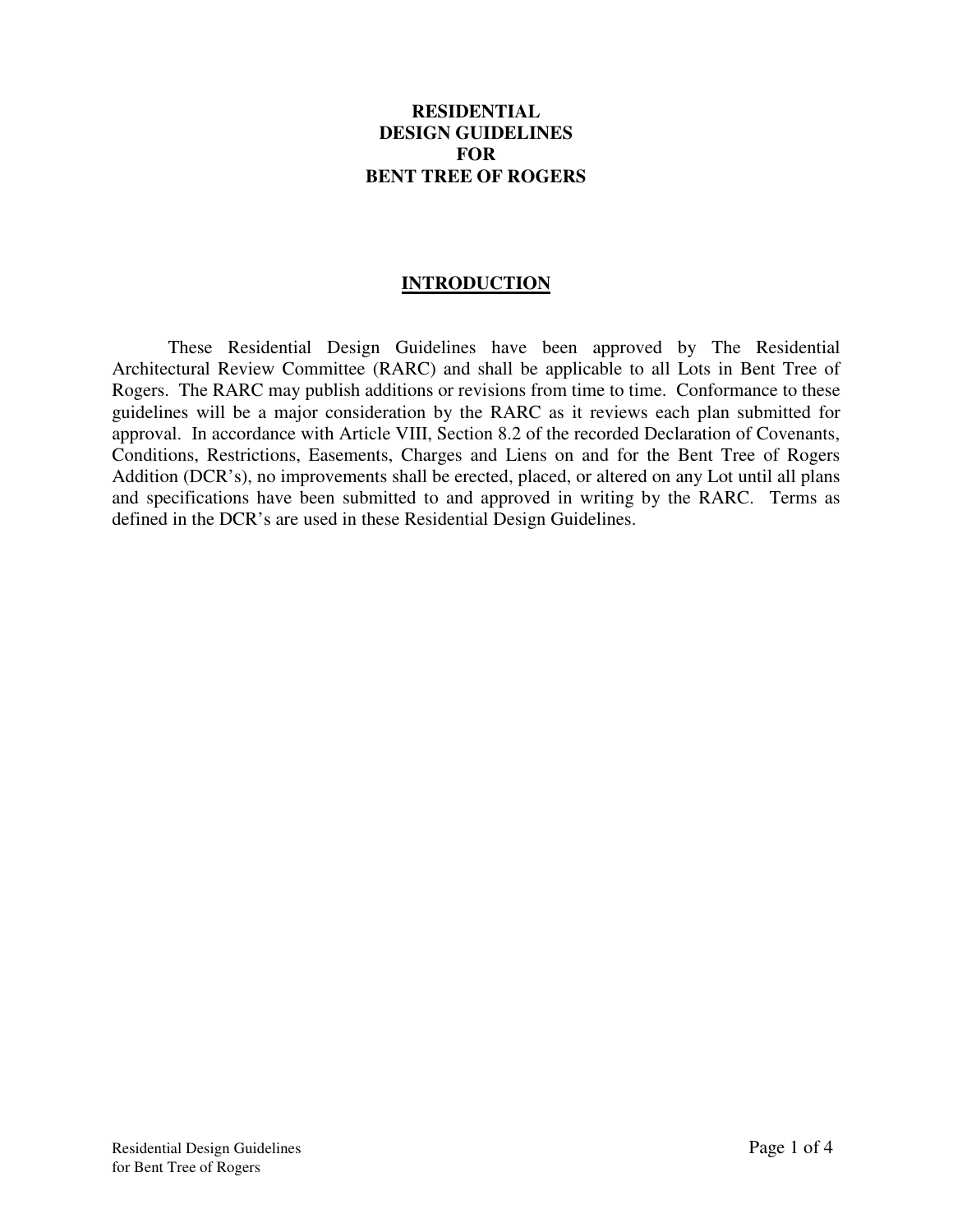- **1. PLAN SUBMITTAL:** Prior to the erection, construction or alteration of any building, structure, fence, wall or improvement of any kind or nature on any Lot, all plans and specifications must be submitted and approved in writing by the RARC. The Plans shall include but are not limited to:
	- (a) A site plan showing the "footprint" of the Structure, location of all existing trees with a six inch caliper or greater and proposed improvements, including but not limited to, Structures, patios, sidewalks, walkways, swimming pools, driveways, parking areas and structures, fences and walls.
	- (b) Exterior elevations of all proposed Structures.
	- (c) A description and samples of exterior materials, colors, textures and shapes of all Structures.
	- (d) Landscape plans, which shall include sidewalks, walkways, fences, walls, details, elevations changes, irrigation and watering systems, trees, vegetation and ground cover (indicating size, spacing and quality). No trees may be removed from any Lot without the prior written approval of the RARC, except any trees lying within the building footprint.
	- (e) The location of air conditioning compressors and pool equipment, which shall be in the side or rear yard.
	- (f) Exterior illumination and location.
	- (g) Dimensional floor plan of all enclosed spaces and any garages or packing facilities.
	- (h) A drainage plan that complies with the Master Grading Plan.
	- (i) An erosion control plan.
	- (j) Such other matters as may be required by the Zoning Ordinance, the Existing Restrictions and building codes of the City.
	- (k) Any other data or information requested or deemed necessary by the RARC.
- **2. BUILDING SETBACK REQUIREMENTS:** Front yard, rear yard and side yard setbacks shall conform to the requirements established by the Zoning Ordinance and as approved by the RARC. Those requirements are:

| Front Yard: 25 feet |                                              |
|---------------------|----------------------------------------------|
| Rear Yard: 20 feet  |                                              |
| Side Yard:          | 7.5 foot building separation (interior Lots) |
|                     | 20 foot building separation (exterior Lots)  |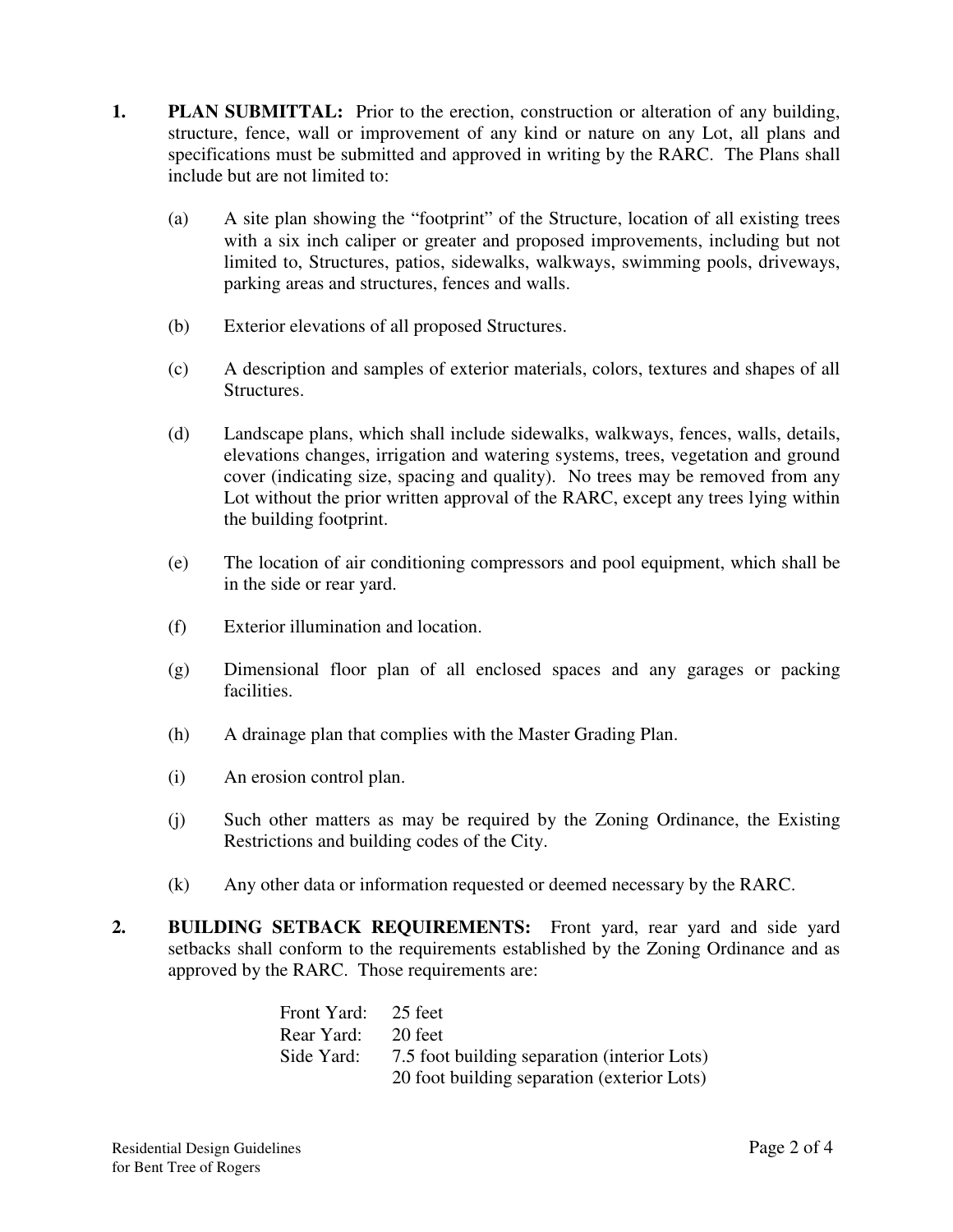- **3. MINIMUM FLOOR SPACE:** 2,400 square feet of air-conditioned and heated floor area, exclusive of porches, breezeways and garages.
- **4. NUMBER OF STORIES:** Maximum of 2 stories.
- **5. EXTERIOR SURFACES:** 80% masonry (brick, stone or stucco) façade except for openings, trim, eaves, cantilevered areas, or wood-supported sections. The exterior portions of each chimney or fireplace will be 100% masonry or brick construction.
- **6. EXTERIOR MATERIAL:** All brick, stone, stucco, glass or other material colors and blends must be approved by the RARC.
- **7. ROOF MATERIAL AND ROOF PITCH:** Roof material shall be composition (25 year architectural) slate, tile, standing seam metal, concrete tile, "hardishake" or an equivalent or other as approved by the RARC. No wood will be allowed as an exterior roofing material. Minimum 8/12 roof pitch.
- **8. WINDOW LOCATIONS:** All window locations will be approved by the RARC.
- **9. FRONT WALKS AND DRIVEWAYS:** Sidewalks and driveways will be installed as required by the Zoning Ordinance. Finishes other than broom-finished concrete shall be approved by the RARC.
- **10. GARAGES:** Minimum two-car with automatic opener. Garage doors shall be a minimum of 8 feet in height.
- **11. MAILBOXES:** Mailboxes will be supplied by the Developer at the Developer's expense and will be located in pairs unless approved otherwise by the RARC. Mailboxes shall all be of the type and style already selected by the developer and approved by the RARC.
- **12. ADDRESS PLAQUE:** There shall be an address plaque located on the front of each home, in the form approved by the RARC, which shall be uniform throughout the Subdivision.
- **13. EXTERIOR LIGHTING**: All exterior lighting must be approved by the RARC.

## **14. FENCES:**

- (a) Front yard: There shall be no fencing located in the front of any lot or around the front yard, unless specifically approved by the RARC.
- (b) Side and rear yards: All fencing located around the side and rear yards must be pre-approved by the RARC, and shall be a minimum of 6 foot treated pine of architectural wood design. Any fences facing streets must have shrubbery covering at least two-thirds of the fences exterior surface visible to said street.